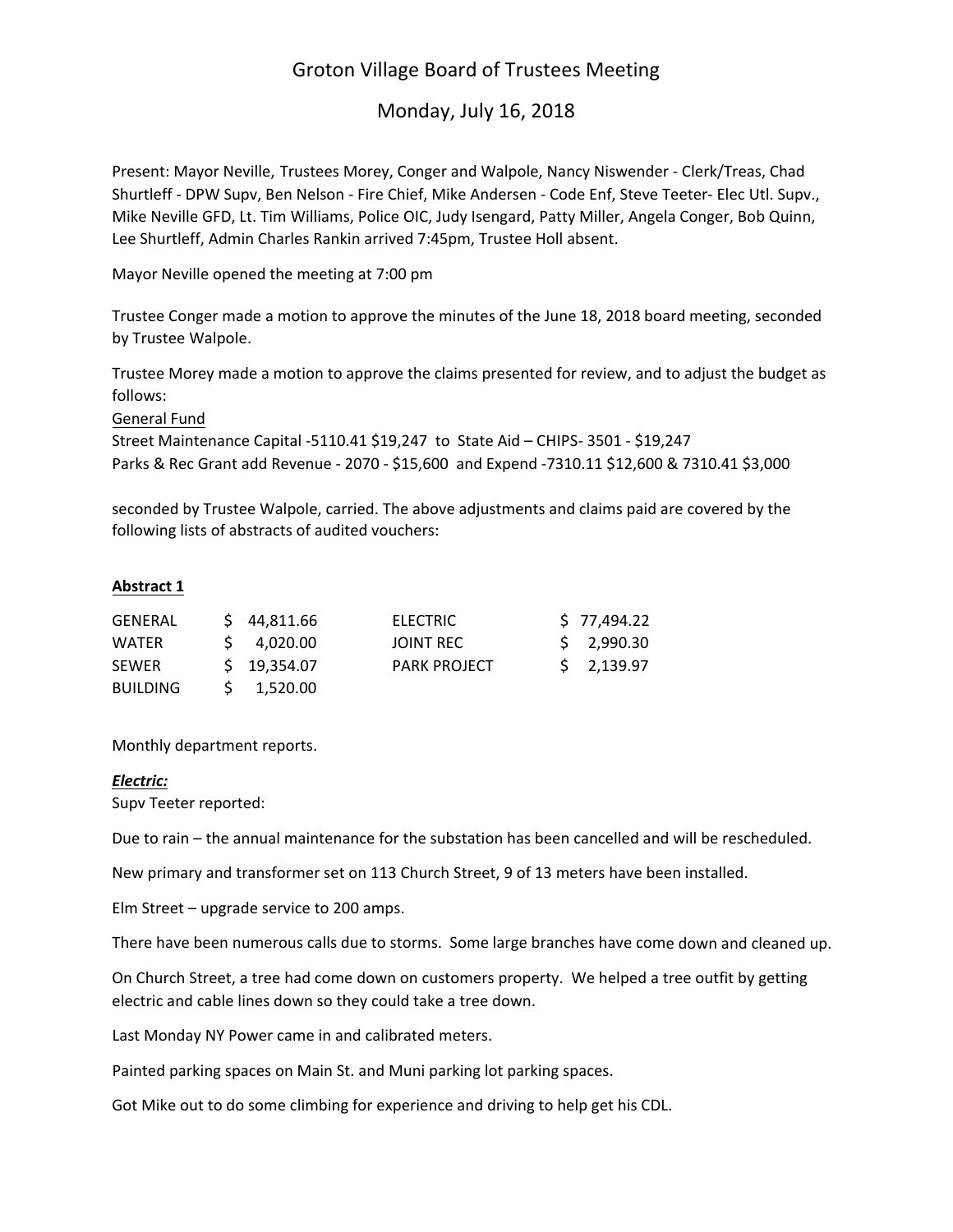## *DPW:*

Working up to June 22nd worked getting pool up and running. A few days of getting everyone properly trained on chlorine sampling. Park & Pool area are looking good.

Gerald Moses Drive, mowing and trimming being done.

Elm Street – Storm water issues getting some catch basins and repairs so the water flows better.

We have been doing some hot asphalt patching around town.

Summer crew working out well with trimming and mowing. Rebuilding the flower box sign on Pasadena.

Paving to begin down on the South End side Streets, currently working on quotes from Suit‐Kote.

Mayor Neville mentioned the park looks great and the new tables and umbrellas are being used.

## *Groton Fire Department:*

Mike Neville reported: Jr. Firefighter Summer Camp a success. There were about 75 participants each night. There was a lot of support from businesses with expenses. Building Raffle ticket sales are moving well – we are down to 100 tickets for Olde Home Days.

Chief Ben Nelson reported: About 500 calls ytd. Responded to a mutual aid call for a structural fire in Slaterville. Other Department numbers are dwindling and we are being called out further and further. Most are standby's.

# *Code Enforcement*

Code Officer Anderson reported:

YTD ‐ 18 window/door permits ‐ \$90,000 est work, 16 Building permits \$474,000 est work.

Had a talk with Alvin Howell – (Wastewater Treatment Plant) ‐ about grease at treatment plant and asked Mike to include this in his inspection. He inspected some locations. Main Street Pizza and they didn't have a grease trap – these are not grandfathered in. He informed them they need to put one in.

113 Church Street walk through – 2‐3 apartments are ready. Owner inquired if he could begin renting the completed apartments. I replied ‐as long as sprinkler system is ready and the Fire Department agrees then he could issue a Certificate of Occupancy.

I visited the Senior Center – it is coming along well.

The Cheese factory 12,000 square foot addition is coming along good. Officer Anderson inspects the construction.

## *Police Report*

Lt. Williams reported:

Currently 948 calls for the year, which is down from last year.

Two new hires have begun working. One of the officers has his peace officer's status and is working toward his 160 hours for his police certificate.

We have found phase II training at Cortland County to get training started for our 2<sup>nd</sup> new hire.

We have had an issue with the unmarked vehicle, but is back in service for now.

Police Commissioner Tom Milbyer has resigned as he is moving out of the Village.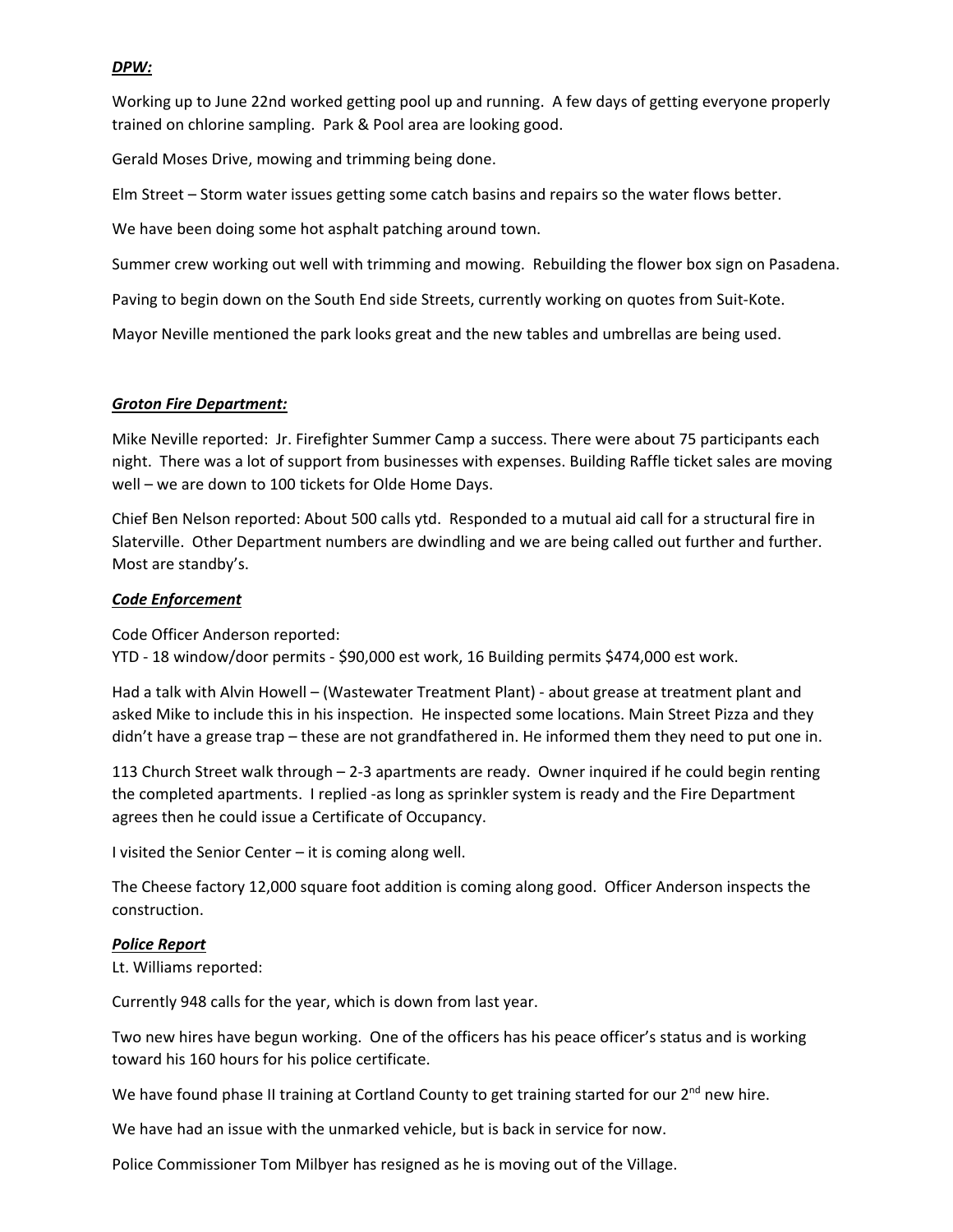Traffic Control went well for the July fireworks and the Vietnam Veterans Run this past weekend.

Groton Olde Home days should be covered with the help of the additional police officers.

#### *Joint Recreation:*

Trustee Conger reported– New Arts Director at the park is doing very well.

Letter from parent (with child with special needs) commending Justin Searles for his work with him at the pool.

Farmers Market begins tomorrow for the kids to take food home.

New Grants – from Park Foundation – Groton Harvest Planning \$14,000, Groton School based Innovations \$37,800, Village of Groton – Groton Harvest Summer Feeding Program \$8,300, Groton Summer Harvest Youth Employment \$7,300.

All camps have registrations – Fire Camp is the largest.

New pavilion rental forms on the web site with pictures of the pavilions.

Community conversation for community night out. Jennifer Dean Foote is hoping some of the Village Board will be able to participate.

#### *Wastewater Treatment Plant:*

Trustee Walpole reported:

Alvin Howell reported that things are running smooth at the plant. He has ordered a new chlorinator which should be delivered in the next couple of weeks.

New lawn tractor has arrived and is running well. With the help of the summer employee they are cleaning up and giving the area a facelift.

#### *Park:*

Trustee Walpole made a visit to park and spoke with the pool director and offered help if needed.

#### **Public Comments:**

Angela Conger reported on Community Night Out:

Girls Scouts presented on the Community Night Out and invited the board to attend and reviews the list of activities. August 7th 5:30‐8:30 – Asking Community members to help out and the Board of Trustees to join the community corner.

Thank you to the Village for sponsoring so that they could get a Community Grant.

There will be a bottle and can drive this Saturday to help support the event.

Bob Quinn Q&D Management presented on behalf of the Groton Housing Authority Rehabilitation Project. Q & D is the Property Management Company for Groton Housing Authority.

They have received 2.8 million in grant funds for the project from the USDA Rural Development Agency. This is a complete rehabilitation of the whole unit. He reported that they are very close to budget. They have come across items that need to be updated that are not up to current code. The change order is \$61,000. They have covered about \$31,000 and need to make up for the other \$30,000.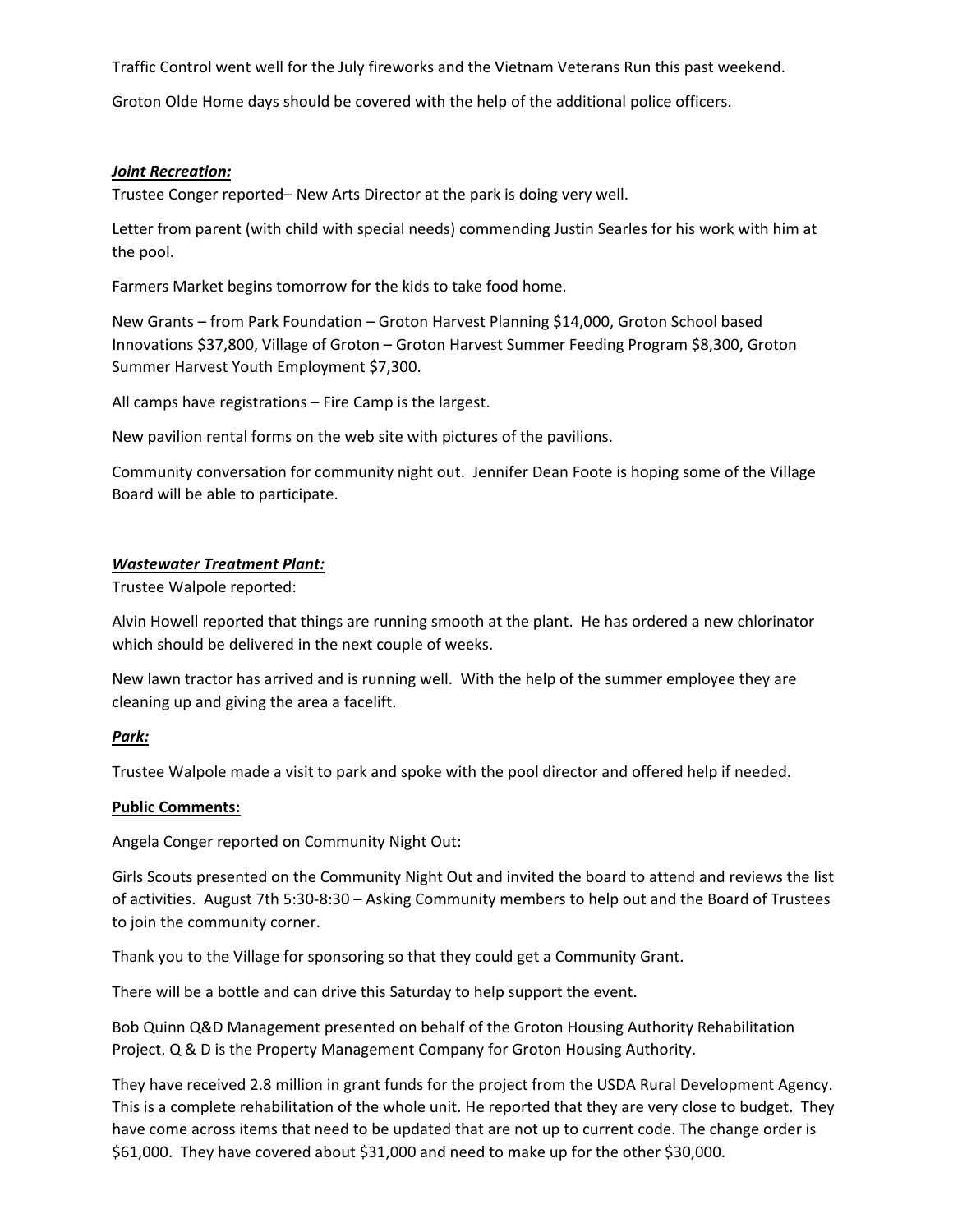He commented: "We are requesting a refund of the \$8,000 initial building permit cost due to the fact essentially the Village owns the property".

The second item has to do with the paving. They were wondering if they could get in on our current bids, or could they utilize the help of DPW with the backhoe with some test digs. If they cannot find a way to reduce costs they will not be able to complete the paving. They will be on site in September.

The project is going extremely well. It will be very beautiful when it has been completed.

Trustee Walpole – Over the past 40 years with the bathrooms being vented is there a problem of mold, mildew? They have not found any evidence.

The Board will discuss the items presented.

Trustee Conger made a motion, seconded by: Trustee Walpole to approve the Mayor to authorize the following resolution:

# **RESOLUTION AUTHORIZING APPROVAL AND ENDORSING OF THE 2018 NYMS GRANT PROGRAM**

Resolution by the Village Board of Trustees approving and endorsing the Village of Groton in its application to NYS Homes and Community Renewal for funding under the 2018 NYMS Grant Program.

**WHEREAS**, the Village of Groton desires to apply for up to \$500,000 financial assistance through the 2018 Consolidated Funding Application (CFA) under the NYMS Program; and

**WHEREAS**, the application proposes funding to assist property owners to complete building renovations in the Main Street target area; and

**WHEREAS**, the proposed funding will contribute to ongoing community revitalization efforts; and

**WHEREAS**, the grant application requires that the applicant obtain the approval and endorsement of the governing body of the municipality in which the project will be located.

**NOW, THEREFORE, BE IT RESOLVED**, that the Board of Trustees of the Village of Groton approves and endorses the 2018 NYMS application for assistance prepared and to be submitted by the Village of Groton.

Passed by the following vote of all Board Members voting in favor thereof:

Affirmative: *4*

Negative: 0

Abstain: 0

The resolution was duly thereupon declared adopted.

Trustee Walpole made a motion to approve the Special Events permit for Groton Olde Home Days for Thursday, August 23 thru Saturday, August 25, seconded by Trustee Morey, carried.

Trustee Conger made a motion to reroute the Main Street traffic for the parade for Olde Home Days, seconded by Trustee Walpole, carried.

Trustee Walpole made a motion for the use of public lands for Olde Home Days for the parking lot between 115 and 129 Main Street and the public areas along Conger Blvd, seconded by Trustee Morey, carried.